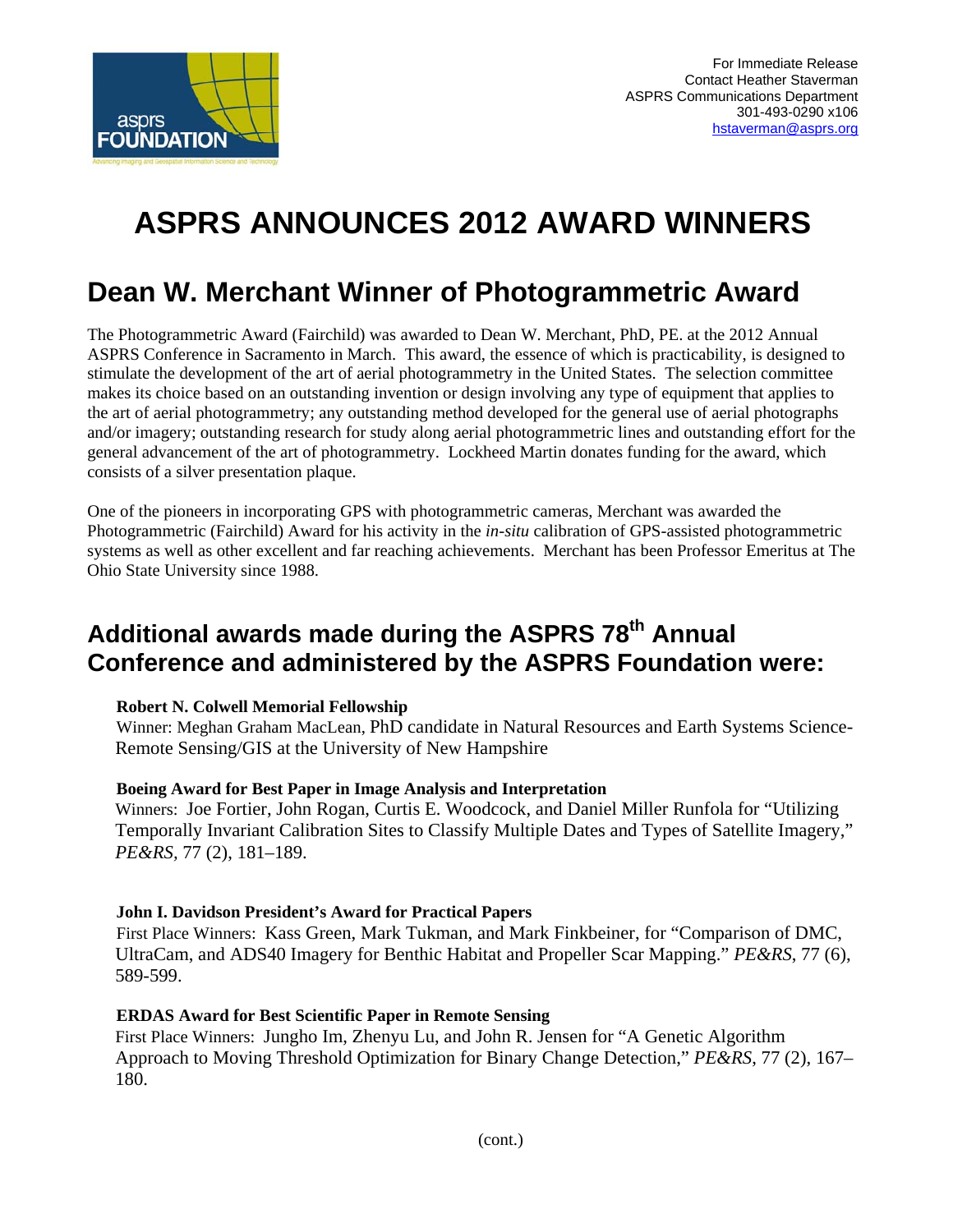### **ESRI Award for Best Scientific Paper in GIS**

 First Place Winners: Fayek A. Farag, Christopher M.U. Neale, Roger K. Kjelgren, and Joanna Endter-Wada for "Quantifying Urban Landscape Water Conservation Potential Using High Resolution Remote Sensing and GIS," *PE&RS*, 77 (11), 1113-1122.

#### **Talbert Abrams Award**

 Grand Award Winners: Christopher E. Parrish, Inseong Jeong, Robert D. Nowak, and R. Brent Smith for "Empirical Comparison of Full-Waveform Lidar Algorithms: Range Extraction and Discrimination Performance," *PE&RS*, 77 (8), 825-838.

# **William A. Fischer Memorial Scholarship**

 Winner: Baojun Zheng, PhD student in the Department of Geography at the Virginia Tech University

# **Robert E. Altenhofen Memorial Scholarship**

 Winner: Ivan D. Detchev, doctoral candidate at the University of Calgary, Canada, Department of Geomatics Engineering

# **Ta Liang Memorial Award**

 Winner: Matthew Fagan, a PhD student in Environmental Biology at Columbia University, New York

#### **Abraham Anson Memorial Scholarship**

Winner: Bradley Scott Henning, South Dakota State University (SDSU), Brookings, South Dakota

#### **John O. Behrens Institute for Land Information Memorial Scholarship**

Winner: Tiffany Tatum, California State University, Fresno

#### **Kenneth J. Osborn Memorial Scholarship**

 Winner: Andreas Torsvik, pursuing a Bachelor of Science degree in Geomatics Engineering from the California State University at Fresno

#### **GeoEye Award**

 Winner: Katie Ann Corcoran, PhD student in Biological Anthropology at the University of Tennessee in Knoxville

#### **Z/I Imaging Award**

 Winner: Jacky Chow, pursuing his PhD in Geomatics Engineering at the University of Calgary, Canada

#### **International Educational Literature Award (IELA)**

Winner: Mzuzu University, Department of Land Management, Mzuzu, Malawi

#### **Francis H. Moffitt Memorial Scholarship**

 Winner: Ana Paula Baungarten Kersting, a PhD student in the Department of Geomatics Engineering at the University of Calgary, Canada

#### **Paul R. Wolf Memorial Scholarship**

 Winner: Allan Ng, a PhD candidate in Civil Engineering-Geotechnical Engineering at the University of California-Los Angeles